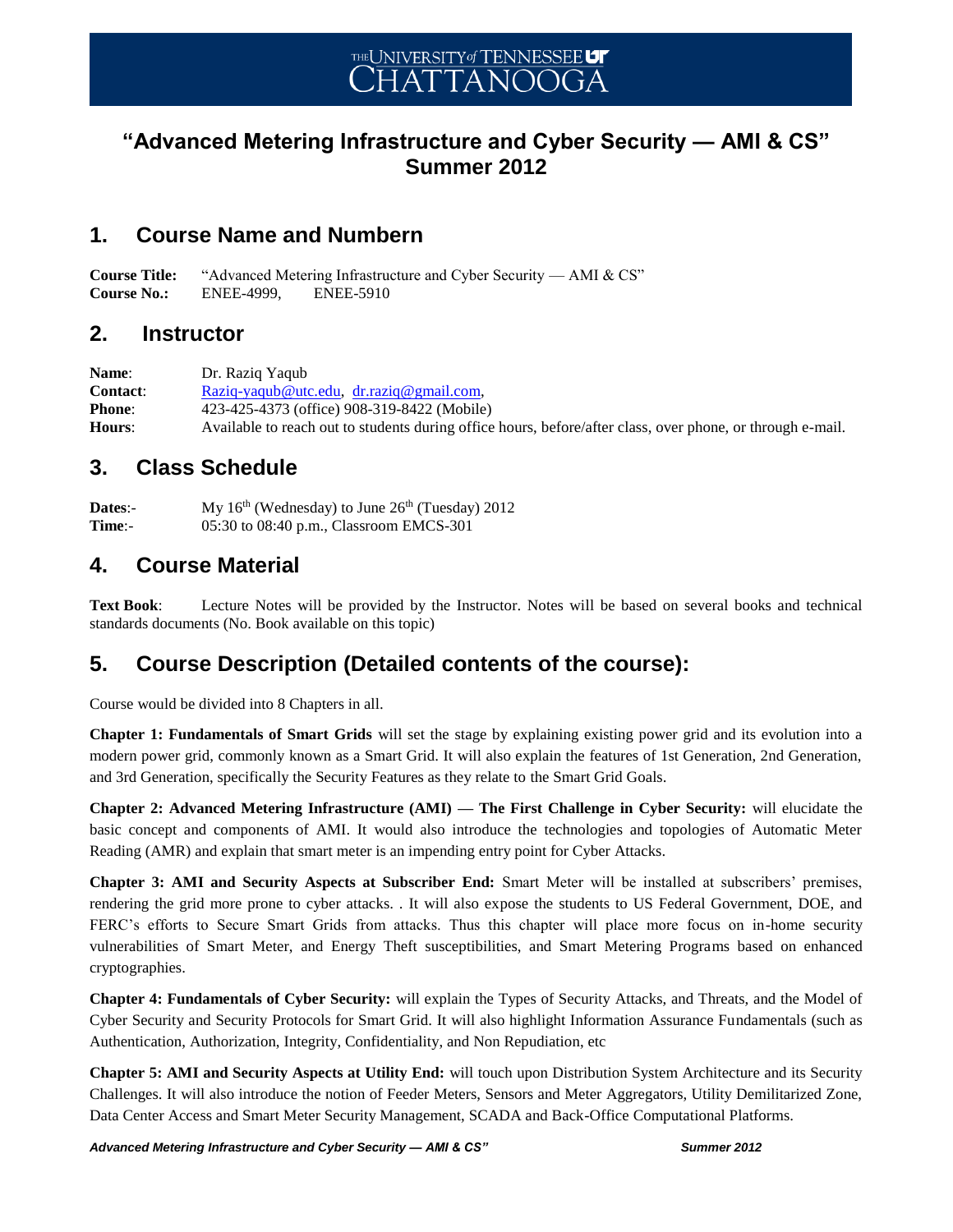**Chapter 6: AMI and Security Aspects in Communication/Sensors Networks:** will mainly spotlight Network Security Concepts and Protocols, Wide Area Network (WAN), Neighborhood Area Network, and Personal/Local Area Networks for In-home Displays and Energy Management Systems, and the Security concerns about these networks.

**Chapter 7: AMI and Subscribers' Privacy Aspects:** will be devoted for consumer privacy aspects, in-Home Consumer Privacy and Protections, and the Privacy Information Impacts on Smart Grid.

**Chapter 8: AMI and Attack Detection and Recovery:** will be optional and will be covered if time allows. It will add on students' knowledge on how Cyber-Attack can be Detected and Identified at Utility Network. It will also educate the students on how the Cyber Attack can be tackled and how the under attack Utility Network can be recovered.

The course is content extensive, but depending on the available time and students' grasping speed, the contents will be adjusted accordingly. The course will be delivered in a manner that both graduate students and industry managers will be able to comprehend the foundations of Advanced Metering Infrastructure and Cyber Security.

## **6. Course Objectives**

#### **6.1. Learning**

Students are expected to learn fundamental concepts in AMI & CS. More specifically, understand in detail the Advanced Metering Infrastructure, Information Transport Methods, and Cyber Security aspects.

Introduction to Advanced Mobile Broadband is a graduate level course but may be offered to undergraduate students as well. Graduate students are expected to perform at a higher and produce a research paper dealing with a current problem(s) in context with AMI & CS. The paper should provide analysis of the current or envisioned future problem; and an innovative solution or recommendations for addressing the problem/issue. Continuous supervision through the research paper would be provided by the instructor. Students are required to submit a research paper and to give a presentation. The presentation would be evaluated by the instructor as well as the fellow students. (For Research Paper, format is defined below, however, no format necessary for power point presentation. At least 10 minutes presentation is mandatory).

## **6.2. Innovation (Research Paper):**

A semester long innovative research project is expected from a group of two-three students. The project will require proposing an innovative idea. This will require (a) finding a problem, (b) prior art search (reading of journal and conference papers, etc), and (c) submission/presentation of research paper. The paper shall be written in professional engineering style as if submitting it to a professional IEEE conference or journal. The paper shall include an (a) abstract, (b) prior art, (c) description of student's new idea, (d) Analysis, (e) conclusions, and (f) references. The paper is **due by the last day of class**, no exceptions. An oral presentation is required.

If the research topic/idea and solution is provided by the Supervisor, the supervisor will be the first author/Primary Inventor of the paper/technology. Regarding length of the paper, there is no requirement. Quality would be evaluated, not the quantity. For prior art search, the IEEE Explorer data-base is an excellent search engine for finding papers (with downloadable pdf files). The database is accessible through the University library.

## **7. Course Format**

The lecture portion of this class will present much of the foundation of the course. Several textbooks would be used to provide the basic concepts, vocabulary, and important details on which lecture material will be based. At the end of each class there will be CRQ (Chapter Review Questions). Grades on CRQ will manifest students' physical and mental presence in the class.

Assignments will be given at the end of some classes. To make the class interactive, during lecture periods, questions from the assignments and lectures will be addressed. Most of the lectures time will be spent examining the specific topics and or examples that provide a meaningful context with the concepts presented in the texts. Depending on time, a few topics covered in this syllabus may not be covered in the class.

## **8. Attendance/Makeup Exam:**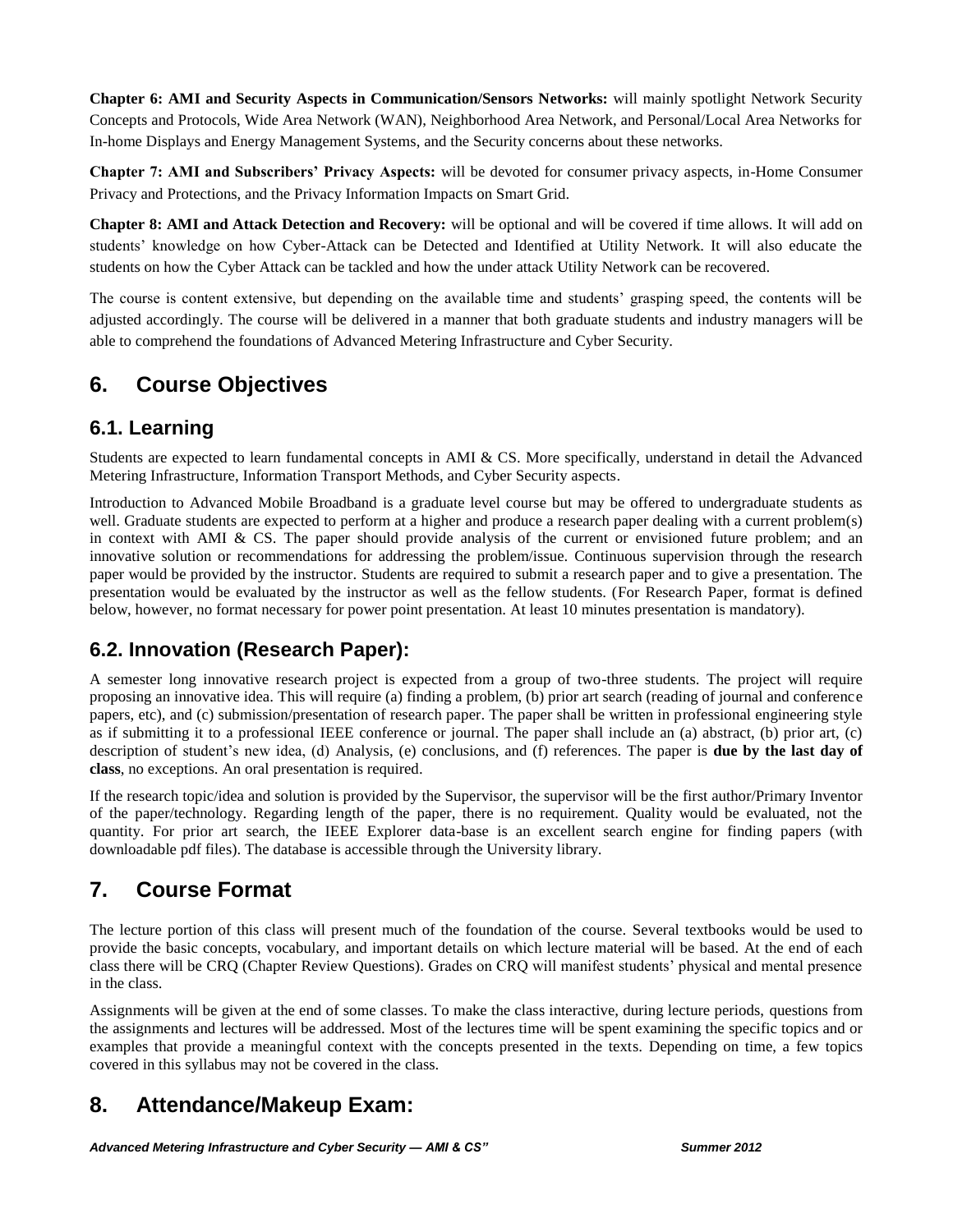The university's attendance policy will be applied. Attendance will carry points and more than **two** absences will result in loss of points. Make-up exams will be given in the cases of excusable absence or any extremely unusual circumstances.

# **9. My Teaching Philosophy**

1. I think students learn the most when they are actively involved in learning process; therefore my philosophy is to engage with the students, go closer to them and interact with them. It prevails a friendly environment in the classroom, encourages students to ask questions, and establishes a two way communication.

2. I believe in Innovations and Research, therefore my philosophy is not only to teach accredited syllabus, but guide and mentor on an intellectual journey, opening and broadening curious minds by exposing them to new thoughts and ideas (Supervised 4 students in year Fall 2011, and 10 students in Spring 2012).

3. I believe that teaching material becomes exciting if it is related with the real life examples and applications. My goal is to create the excitement for learning by relating the textbook material with the real life examples and applications.

4. My objective is not to get my students "A grade" in the tests, but to walk out from the class room with the feeling of accomplishment and do well in professional life. With that feeling my objective is to work with the students even if I have to go extra mile, or invest my personal time.

5. I strongly believe in getting and honoring students' feedback .It not only enables me to meet their needs, but helps me learn how to become a good teacher. I deem constructive criticism fulfills the same function as pain in the human body. It calls attention to an unhealthy state of things. Thus getting and honoring students' opinion gives me the opportunity to think about and devise pedagogies to accommodate varying learning needs of students.

6. It is my strong believe that class attendance is a strong predictor of student success. The survey results indicate that the most important factor for a student in deciding whether to attend lectures is the lectures' quality and clarity; therefore it is my goal to deliver a quality lecture that encourages students not to miss even a single class.

7. I believe that above philosophy cannot be implemented unless a teacher has a passion for teaching, and ability to convince students of his knowledge and expertise. I am confident that I have that passion .

**The best teachers teach from the heart, not from the book**.

## **10. Teaching Milestones and Assessment Format**

| <b>Teaching Milestones</b>             |                          | <b>Assessment Format</b>                           |             |
|----------------------------------------|--------------------------|----------------------------------------------------|-------------|
| Date                                   | <b>Teaching Chapters</b> | <b>Assessments</b>                                 | Grading     |
| Week-1                                 | Chapters 1-2             | Home Assignment                                    |             |
| Week-2                                 | Chapters 2-3             | Home Assignment                                    |             |
| Week-3                                 | Chapters 3-4             | Home Assignment                                    |             |
| Week-4                                 | Chapters 4-and Test      | Home Assignment + MID TERM TEST                    |             |
| Week-5                                 | Chapters 5-6             | Home Assignment                                    |             |
| Week-6                                 | Chapters 6-7-8           | Home Assignment                                    |             |
| (TBC)                                  | <b>Final Test</b>        | <b>Test Chap 8-13 (Closed Book)</b>                |             |
|                                        |                          | Midterm Test Grading                               | 25%         |
| <b>Grading Scale Grading Scale</b>     |                          | <b>Final Test Grading</b>                          | 25%         |
| $A \geq 90\%$                          |                          | CRQ (Covered-material Review Questions)<br>Grading | 25%         |
| $80 \leq B \leq 90$<br>$70 \le C < 80$ | $60 \le D \le 70$        | *Research Paper or Home Assignments                | 25%         |
| F < 60                                 |                          | <b>Total Points</b>                                | <b>100%</b> |

#### **Teaching Milestones and Assessment Format**